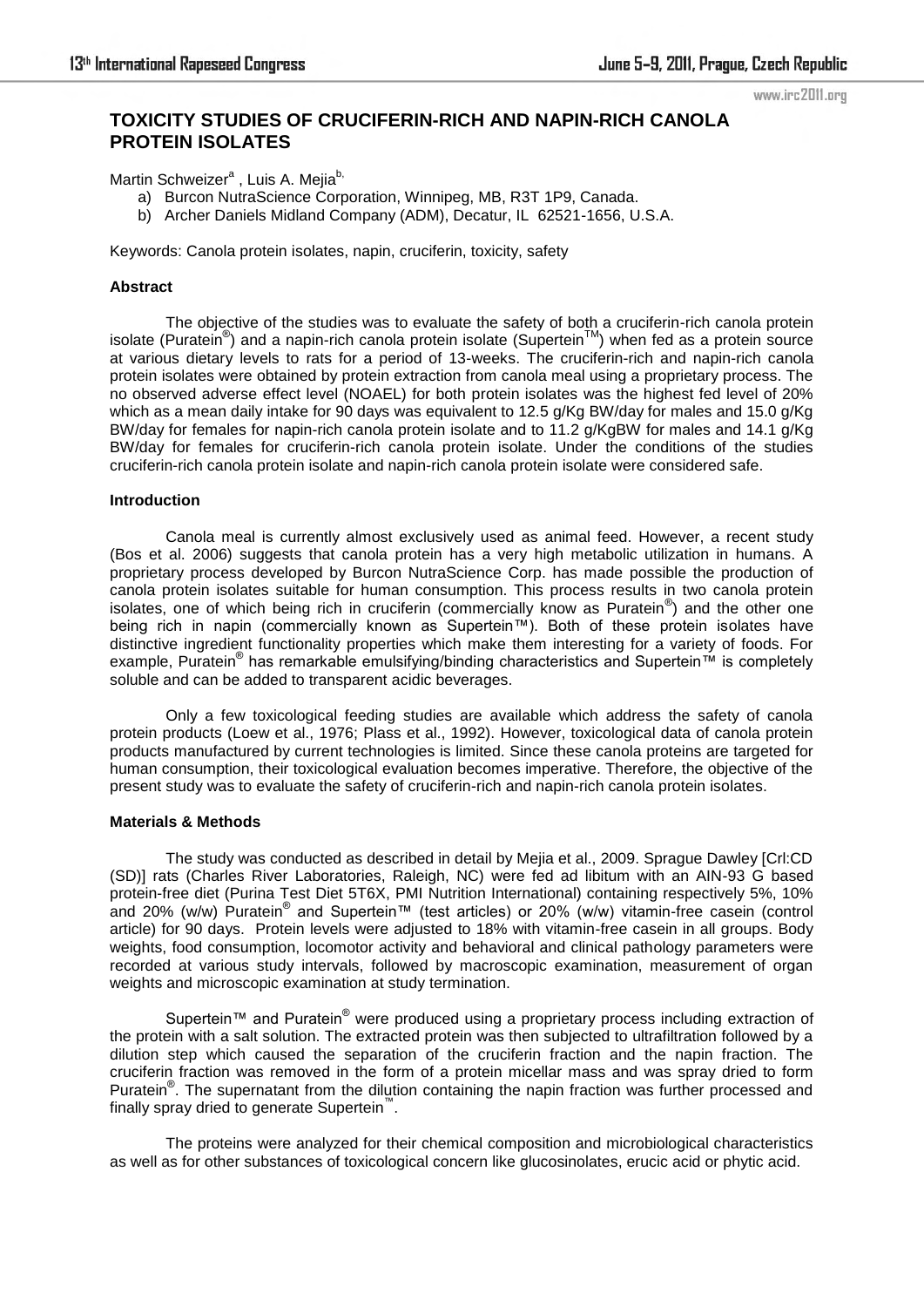### **Results & Discussion**

As can be seen in Table 1, both canola protein products were protein isolates. Potential contaminants were either not detected or not of toxicological concern.

> Table 1: Chemical composition, microbiological and potential contaminants analysis of both canola protein products.

|                                     | 94.9            | 86.7     |
|-------------------------------------|-----------------|----------|
| Fat (%)                             | 0.22            | 0.29     |
| Ash (%)                             | 3.36            | 3.96     |
| Moisture (%)                        | 7.30            | 7.10     |
| Carbohydrates (%)                   | 0.22            | 0.94     |
| Total Glucosinolates* (µmol/g)      | 1.22            | 0.80     |
| Erucic Acid (µg/g)                  | < 25            | < 25     |
| Phytic Acid (%)                     | 0.32            | 3.34     |
| Total Phenolic Acids** (%)          | 0.40            | 0.26     |
| Heavy Metals (Cd, Pb, Hg, As) (ppm) | 0.08            | 0.04     |
| Lead                                | ND              | ND       |
| Standard Plate Count (cfu/g)        | 2000            | 600      |
| Salmonella                          | Negative        | Negative |
| E. coli                             | Negative        | Negative |
| S. aureus                           | <b>Negative</b> | Negative |

\* Includes levels of 15 different identified glucosinolates \*\* Sum of Sinapic (>90%), qpumaric and ferulic acid Others were not detected

ND: Not Detected

There was no Puratein® or Supertein™ related mortality or moribundity noted during the study. There were no test article related effects on clinical observations, ophthalmic examinations, functional observational battery parameters, motor activity, clinical pathology parameters, macroscopic or microscopic findings for Supertein™ or Puratein<sup>®</sup>.

A slightly higher absolute (males only) and relative to body weight thyroid/parathyroid weight ratio were noted in the 20% Puratein<sup>®</sup>-treated males and females. However, there were no corresponding histopathology findings.



Figure 1: Body weight for male and female rats throughout the period of study (left: Puratein, right: Supertein). Feeding of test articles at dietary levels of 0%, 5%, 10% and 20% started at week 0.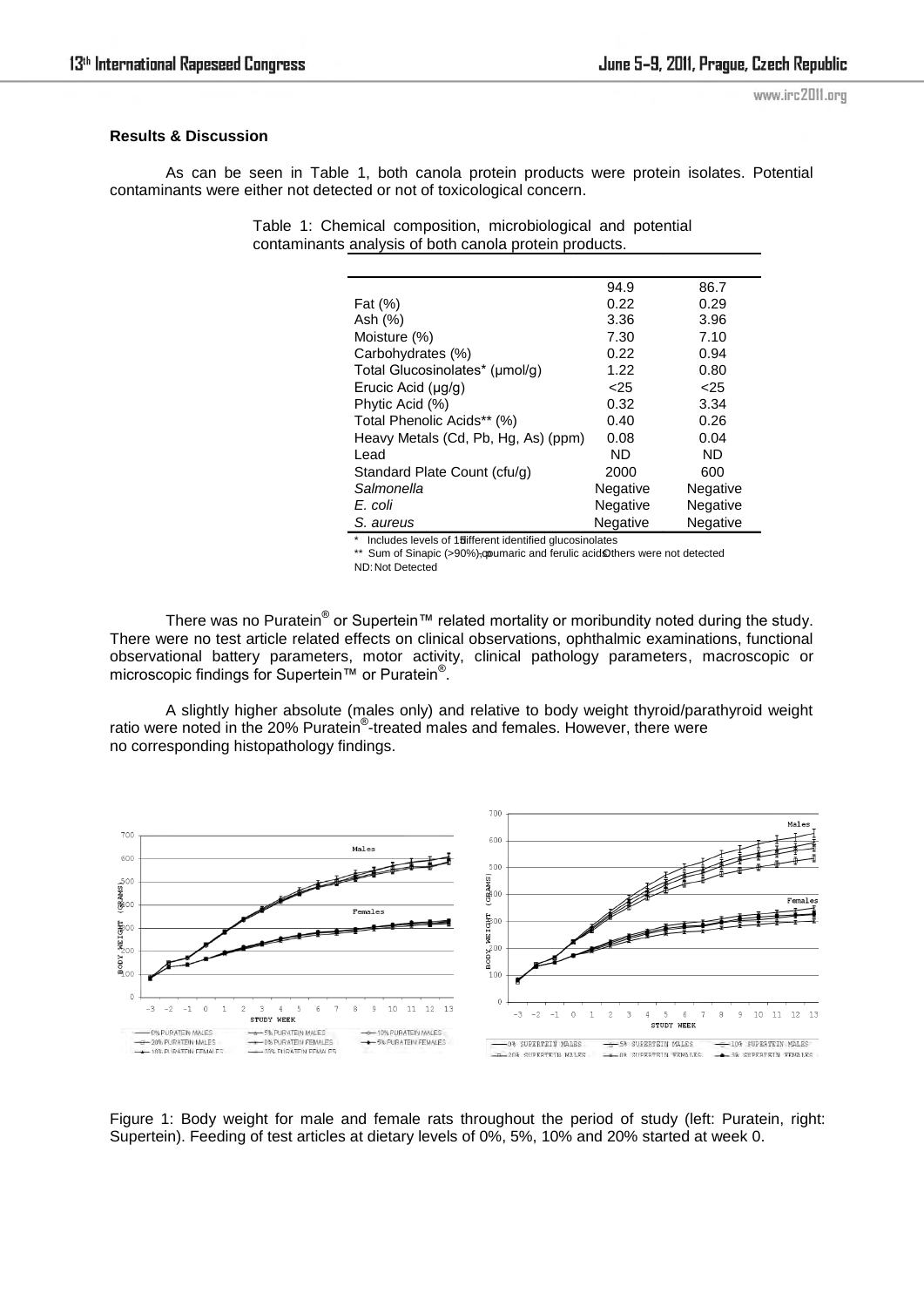www.irc2011.org

| <b>Studied Week</b> | Dietary Levelf Test Articleuratei® |                |                 |                 | Dietary Levelf Test ArticBuperteil <sup>w</sup> |              |              |              |
|---------------------|------------------------------------|----------------|-----------------|-----------------|-------------------------------------------------|--------------|--------------|--------------|
|                     | 0%                                 | 5%             | 10%             | 20%             | $0\%$                                           | 5%           | 10%          | 20%          |
| Males               |                                    |                |                 |                 |                                                 |              |              |              |
| $0 - 1$             | $97 \pm 5.6$                       | $92 \pm 7.6^*$ | $90 \pm 5.3***$ | $92 \pm 6.7^*$  | $27 + 3 +$                                      | $25 \pm 2$   | $24 \pm 3^*$ | 23<br>$\pm$  |
| $1-2$               | $83 \pm 5.3$                       | $82 \pm 5.8$   | $80 \pm 38$     | $81 \pm 4.3$    | $27 \pm 3$                                      | $26 \pm 3$   | $25 \pm 3^*$ | $25 \pm 3^*$ |
| $2 - 3$             | $74 \pm 3.2$                       | $74 \pm 8.7$   | $74 \pm 4.6$    | $67 \pm 10.1$ * | $28 \pm 3$                                      | $27 \pm 2$   | $26 \pm 3^*$ | $26 \pm 3^*$ |
| $3-4$               | $68 \pm 5.3$                       | $65 \pm 4.0$   | $67 \pm 3.3$    | $66 \pm 4.7$    | $30 \pm 3$                                      | $28 \pm 2$   | $27 \pm 3^*$ | $27 \pm 3^*$ |
| 4-5                 | $60 + 5.7$                         | $60 + 3.9$     | $61 \pm 4.2$    | $60 \pm 3.1$    | $29 \pm 3$                                      | 26<br>一生     | 26<br>$\pm$  | 25<br>$\pm$  |
| $5-6$               | $57 + 5.2$                         | $55 \pm 3.8$   | $56 \pm 3.2$    | $54 \pm 4.8$    | $29 \pm 3$                                      | $27 \pm 3*$  | 26<br>$\pm$  | 25<br>$\pm$  |
| $6-7$               | $50 + 5.0$                         | $49 \pm 3.4$   | $49 \pm 3.8$    | $51 \pm 4.2$    | $26 \pm 3$                                      | $25 \pm 2$   | $24 \pm 3$   | $24 \pm 2$   |
| 7-8                 | $52 + 5.8$                         | $50 \pm 3.6$   | $51 \pm 3.3$    | $49 + 5.6$      | $28 \pm 3$                                      | $27 \pm 2$   | $27 \pm 2$   | $26 \pm 2^*$ |
| $8-9$               | $49 \pm 3.6$                       | $46 \pm 5.3$   | $46 \pm 5.4$    | $46 \pm 6.4$    | $27 \pm 4$                                      | $27 \pm 3$   | $26 \pm 3$   | $24 \pm 3^*$ |
| $9 - 10$            | $46 \pm 2.9$                       | $44 \pm 2.6$   | $45 \pm 2.5$    | $47 + 3.7$      | $29 \pm 5$                                      | $26 \pm 2^*$ | 26<br>$\pm$  | 26<br>$\pm$  |
| 1011                | $44 \pm 3.3$                       | $43 \pm 2.9$   | $43 \pm 4.5$    | $41 \pm 4.3$    | $28 \pm 3$                                      | $26 \pm 3$   | $26 \pm 3$   | $26 \pm 3$   |
| 11-12               | $42 \pm 3.2$                       | 40±4.0         | $42 \pm 4.6$    | $43 + 5.6$      | $27 \pm 3$                                      | $26 \pm 3$   | $26 \pm 2$   | $26 \pm 4$   |
| 1213                | $40 \pm 2.9$                       | $41 \pm 4.1$   | 40±7.9          | $36 + 8.1$      | $27 \pm 3$                                      | $26 \pm 3$   | $25 \pm 3$   | $25 \pm 3$   |
| Females             |                                    |                |                 |                 |                                                 |              |              |              |
| $0 - 1$             | $101 \pm 10.9$                     | $101 \pm 9.9$  | $97 + 9.0$      | $96 + 9.8$      | $20 \pm 3$                                      | $20 \pm 2$   | $19 \pm 2$   | 17<br>$\pm$  |
| $1-2$               | $92 \pm 11.4$                      | $86 \pm 8.3$   | $89 + 10.7$     | $90 \pm 8.3$    | $20 \pm 3$                                      | $19 \pm 3$   | $18 \pm 2^*$ | 18<br>$\pm$  |
| $2-3$               | $90 \pm 9.3$                       | $87 + 12.3$    | 88±12.6         | $87 + 10.3$     | $22 \pm 3$                                      | $21 \pm 3$   | $21 \pm 3$   | $20 \pm 2$   |
| $3-4$               | $81 \pm 13.8$                      | $79 + 8.5$     | $80 \pm 8.2$    | $81 \pm 10.0$   | $22 \pm 3$                                      | $21 \pm 3$   | $21 \pm 3$   | $21 \pm 2$   |
| $4-5$               | $80 \pm 10.2$                      | $73 + 6.5$     | $73 \pm 8.4$    | 76±10.4         | $22 \pm 2$                                      | $21 \pm 3$   | $20 \pm 2$   | $20 \pm 3$   |
| $5-6$               | $73 + 9.3$                         | $66 \pm 6.1$   | 66±6.7          | $68 + 6.1$      | $20 \pm 3$                                      | $19 \pm 2$   | $19 \pm 2$   | 18<br>$\pm$  |
| $6-7$               | $64 \pm 12.8$                      | $58 + 7.4$     | $63 + 11.2$     | $64 \pm 8.4$    | $19 \pm 3$                                      | $18 \pm 2$   | $17 \pm 2$   | $17 \pm 3$   |
| $7-8$               | $65 \pm 10.9$                      | $63 + 8.3$     | $64 \pm 6.6$    | $67 + 7.2$      | $20 \pm 3$                                      | $20 \pm 2$   | $20 \pm 3$   | $20 \pm 3$   |
| 8-9                 | $62 + 9.0$                         | 60±7.4         | $62 \pm 4.8$    | $62 + 5.0$      | $21 \pm 3$                                      | $20 \pm 3$   | 19±3         | $19 \pm 2$   |
| $9 - 10$            | $60 \pm 8.0$                       | $57 + 5.9$     | $57 + 4.3$      | $61 \pm 6.9$    | $21 \pm 3$                                      | $20 \pm 3$   | $19 \pm 2^*$ | $19 \pm 2$   |
| 1011                | $57 + 8.4$                         | $56 + 5.3$     | $56 \pm 7.5$    | $58 + 6.9$      | $20 \pm 3$                                      | $19 \pm 3$   | $18 \pm 2$   | $19 \pm 2$   |
| 11-12               | $54 \pm 7.2$                       | $54 \pm 4.4$   | $54 \pm 4.8$    | $57 + 7.6$      | $20 \pm 3$                                      | $19 \pm 3$   | $19 \pm 3$   | $18 \pm 2$   |
| 1213                | $53 + 10.9$                        | $50 + 4.6$     | $50 \pm 6.2$    | $52 \pm 8.6$    | $20 \pm 4$                                      | $19 \pm 3$   | $18 \pm 3$   | $18 \pm 2$   |

Table 2. Weekly Food Consumption (g/kg BW/day) during the Period of Study for Male and Female Rats

 $† X ± S.D.$ 

p <0.05 (Dunnett's Test)

 $p$  <0.01 (Dunnett's Test)

Male and female rats fed Supertein™ experienced lower body weight gains throughout the study, in comparison to control animals (Figure 1). The cumulative mean body weight gains were significantly lower than controls (p <0.05) in the 10% Supertein™-treated males and 20% Supertein™-treated males and females starting the first week of the study. As a result, at the end of the study, compared to the control group, mean body weights were 8.8% and 14.8% lower for male animals in the 10 and 20% Supertein™-treated groups, respectively. Similarly, for the 20% Supertein™ treated females, the mean body weights were 13.4% lower than control values. Despite this lower growth, the body weights of the Supertein™-treated animals were within the historical control range for rats of similar age and strain. As can be seen in Table 2, rats fed diets containing 10% and 20% Supertein™ consumed less food than the control group. This was particularly noticeable in the early weeks of the study. The lower food consumption corresponded to the lower body weight gain seen throughout the study. A separate palatability and preference study (data not shown) suggested that the lower food consumption was due to a lower palatability of the test article. For rats fed the Puratein® diets food consumption and body weights were not affected.

## **Conclusion**

There were no test article related effects on clinical observations, functional observational battery parameters, motor activity, clinical pathology parameters, or ophthalmic examinations for cruciferin-rich or napin-rich canola protein isolates. The no observed adverse effect level (NOAEL) for both protein isolates was the highest fed level of 20% which as a mean daily intake for 90 days was equivalent to 12.5 g/Kg BW/day for males and 15.0 g/Kg BW/day for females for napin-rich canola protein isolate and to 11.2 g/KgBW for males and 14.1 g/Kg BW/day for females for cruciferin-rich canola protein isolate. Under the conditions of the studies cruciferin-rich canola protein isolate (Puratein<sup>®</sup>) and napin-rich canola protein isolate (Supertein<sup>™</sup>) were considered safe.